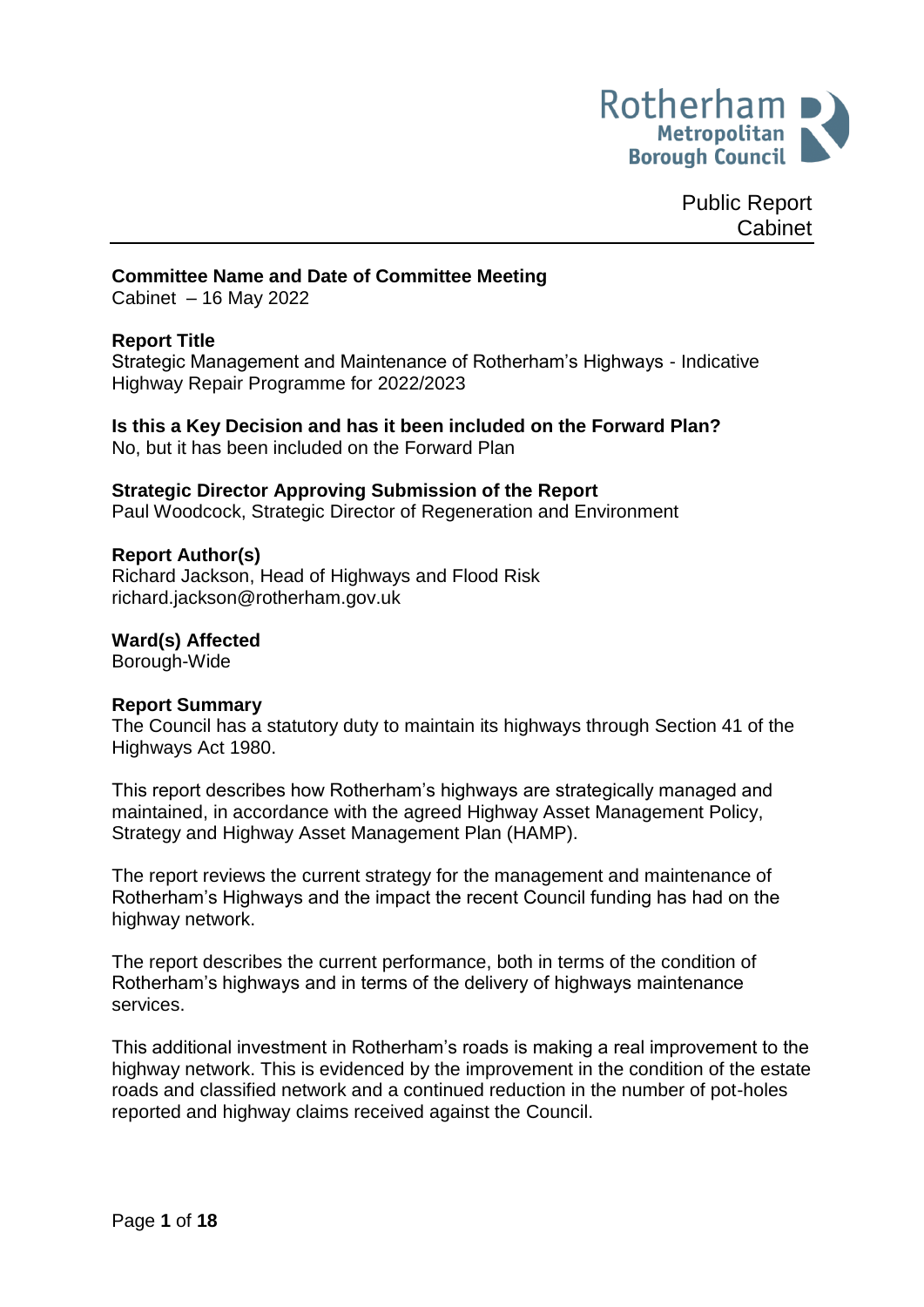The Highway Repair Programme for 2021/22 delivered repairs across 247 Maintenance Schemes, equating to 77.993km (48.75 miles) of roads and an area of 481,777 square metres.

### **Recommendations**

- 1. That Cabinet note the strategic approach to the management and maintenance of Rotherham's Highways.
- 2. That the decision of the Strategic Director Regeneration and Environment to approve the indicative Highway Repair Programme for 2022 / 2023 be noted.
- 3. That Cabinet note any additional in year funding to deliver highways repairs and that the Strategic Director for Regeneration and Environment may utilise that funding in accordance with the strategic approach to the Management and Maintenance of Rotherham's Highways as laid out in this report.

### **List of Appendices Included**

Appendix 1 Indicative Highway Repair Programme 2022/2023

- Appendix 2 Equality Impact Analysis Part A and Part B
- Appendix 3 Carbon Impact Assessment

### **Background Papers**

Cabinet Report – Monday 22 March 2021 <https://moderngov.rotherham.gov.uk/ieListDocuments.aspx?CId=1103&MId=15061&Ver=4>

Highway Policy, Strategy and Highway Asset Management Plan [https://www.rotherham.gov.uk/roads-pavements/highways-asset-management/1](https://eur02.safelinks.protection.outlook.com/?url=https%3A%2F%2Fwww.rotherham.gov.uk%2Froads-pavements%2Fhighways-asset-management%2F1&data=04%7C01%7CJacqueline.Heeley%40rotherham.gov.uk%7C23c1f007b8f741d92ee308da0cd8739a%7C46fbe6fd78ae47699c1dbcea97378af6%7C0%7C0%7C637836421036680738%7CUnknown%7CTWFpbGZsb3d8eyJWIjoiMC4wLjAwMDAiLCJQIjoiV2luMzIiLCJBTiI6Ik1haWwiLCJXVCI6Mn0%3D%7C3000&sdata=Ghd4Jcn62sn3%2FypiUNVrLtgiB6%2Frtgr9zW7h6dAh5qU%3D&reserved=0)

Well managed Highway Infrastructure October 2016 [http://www.ukroadsliaisongroup.org/en/utilities/document-summary.cfm?docid=5C49F48E-](http://www.ukroadsliaisongroup.org/en/utilities/document-summary.cfm?docid=5C49F48E-1CE0-477F-933ACBFA169AF8CB)[1CE0-477F-933ACBFA169AF8CB](http://www.ukroadsliaisongroup.org/en/utilities/document-summary.cfm?docid=5C49F48E-1CE0-477F-933ACBFA169AF8CB)

Highways Communication Strategy

[https://www.rotherham.gov.uk/transport-streets/rotherham-highways-communications](https://www.rotherham.gov.uk/transport-streets/rotherham-highways-communications-strategy/5)[strategy/5](https://www.rotherham.gov.uk/transport-streets/rotherham-highways-communications-strategy/5)

**Consideration by any other Council Committee, Scrutiny or Advisory Panel** N/A

**Council Approval Required** No

**Exempt from the Press and Public** No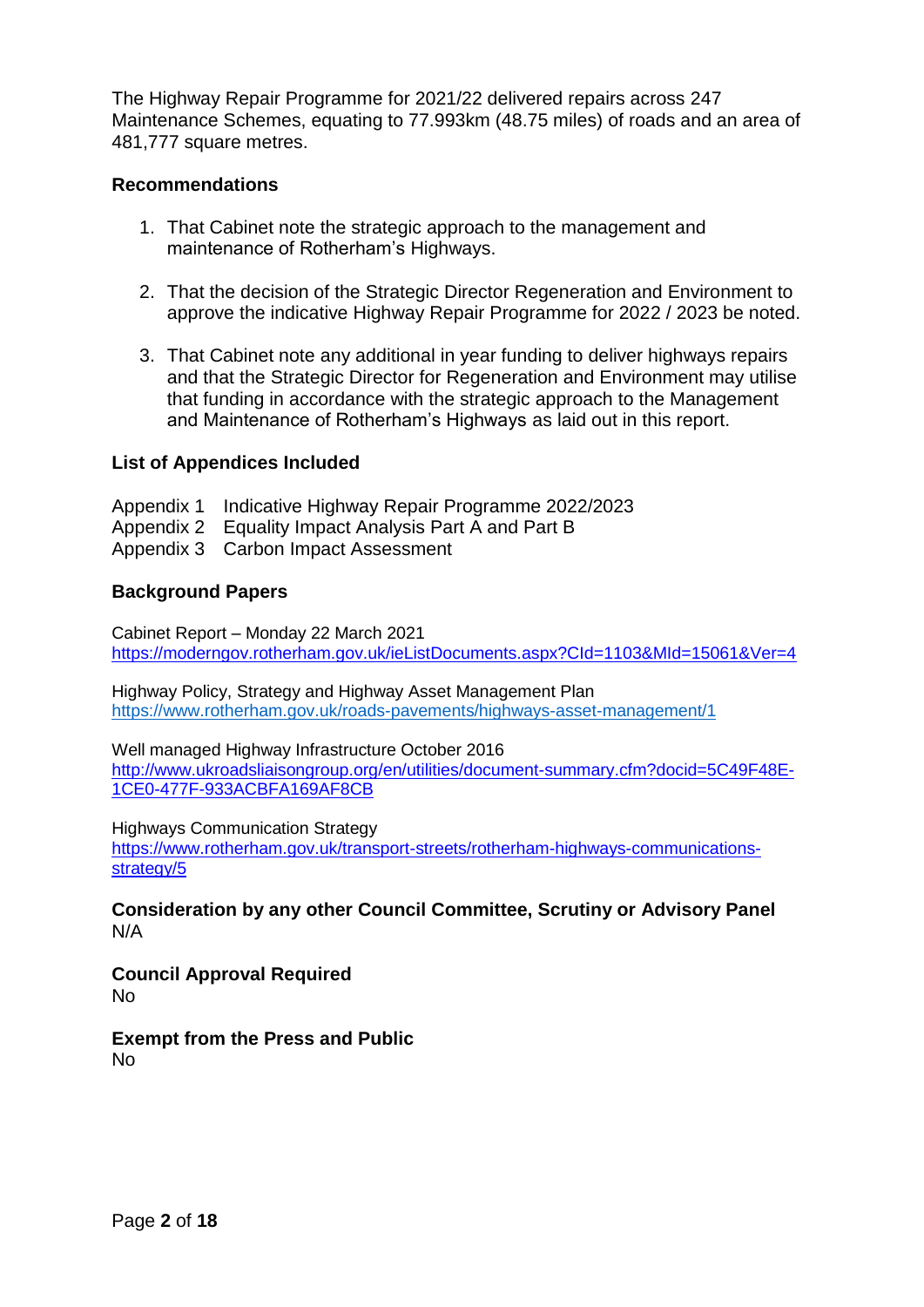**Strategic Management and Maintenance of Rotherham's Highways - Indicative Highway Repair Programme for 2022/2023** 

# **1. Background**

1.1 Rotherham Metropolitan Borough Council (RMBC) is responsible for 1,190 kilometres of roads, 1,846 kilometres of footpaths and public rights of way, and the associated street lighting, road markings, road signs, safety barriers, traffic management systems, drainage systems and bridges.

| <b>Road Type</b>            | Carriageway<br>Length (km) | Footway<br>Length<br>(km) |
|-----------------------------|----------------------------|---------------------------|
| Principal - A Roads         | 136.8                      | 133.9                     |
| Non-Principal - B Roads     | 97.1                       | 110.6                     |
| Non-Principal - C Roads     | 182.0                      | 163.1                     |
| Unclassified - U Roads      | 774.5                      | 1276.7                    |
| Public Rights of Way (PROW) |                            | 425.0                     |
| Total                       | 1,190.4                    | 2109.3                    |

| Table 1.2 RMBC Maintained Highway Network |
|-------------------------------------------|
|-------------------------------------------|

\*includes link paths through estates

- 1.2 The Council's approach to highway maintenance is based on the following principles:
	- To maintain Rotherham's roads and footways in a safe condition to nationally recognised standards; and
	- To carry out programmed maintenance as cost-effectively as possible.
- 1.3 The Council has a statutory duty to maintain its highways through Section 41 of the Highways Act 1980. This report describes how Rotherham's highways are strategically managed and maintained in accordance with that Act, and the Council's Highway Asset Management Policy, Strategy and Highway Asset Management Plan (HAMP) to achieve the above principles.
- 1.4 As part of management and maintenance of the highway the Council has adopted an associated "Code of Practice for Highway Inspection and Assessment" (CoP), which sets out the criteria used to develop the Council's planned and reactive maintenance works on the highway within agreed timeframes. The CoP has been developed with reference to national guidance documents ("Well managed Highway Infrastructure (October 2016)") and "Highway Infrastructure Asset Management Guidance Document (May 2013)") and takes account of advice from the Council's insurers and legal advisors.
- 1.5 The HAMP is reviewed annually and refers to the Indicative repair programme. It also includes information relating to the "Code of Practice for Highway Inspection and Assessment" (CoP).
- 1.6 A team of Highway Inspectors undertake Safety Highway Inspections to identify, record and prioritise the repair of defects, which present an immediate danger or significant inconvenience, to: users of the highway; to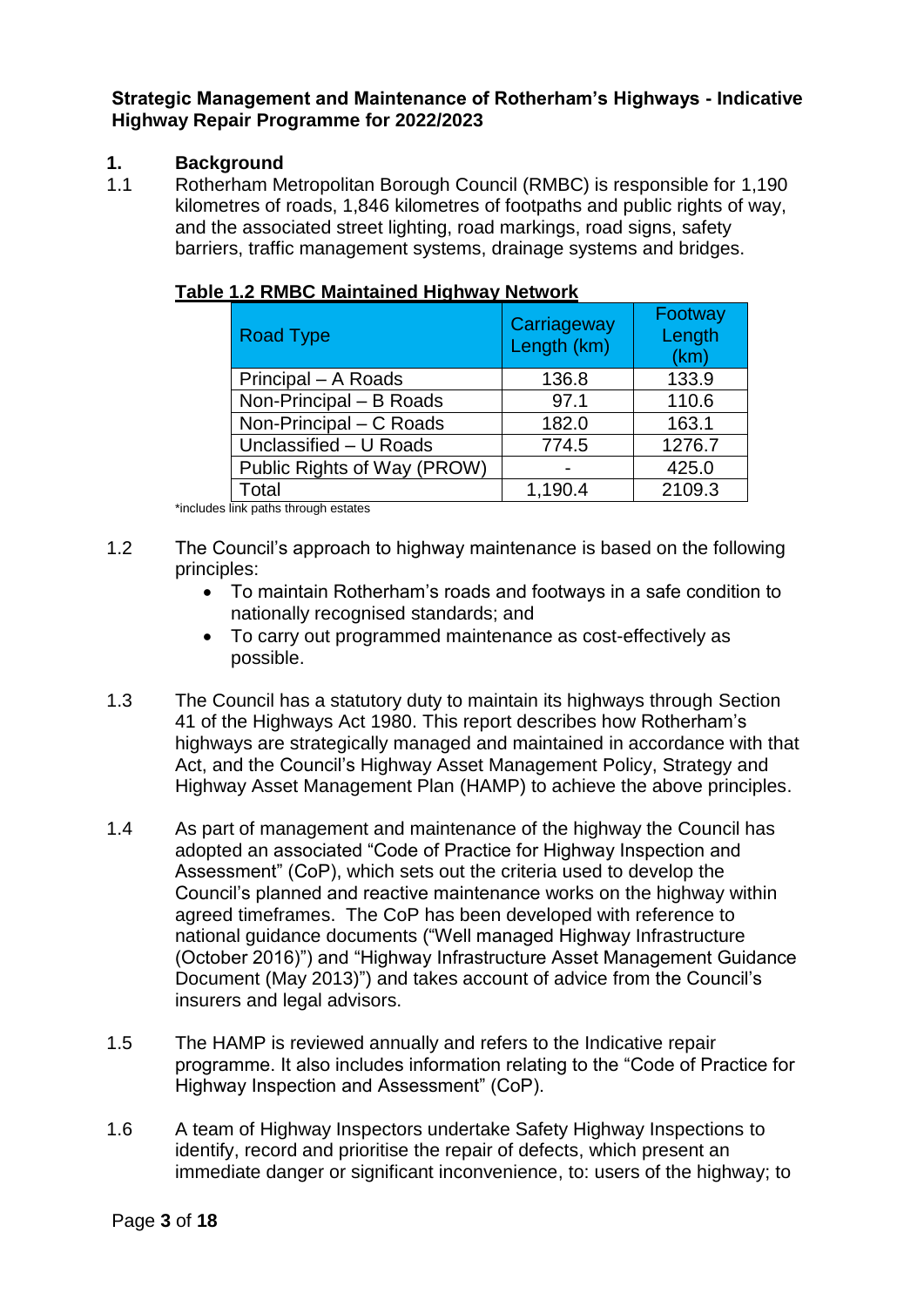the structural condition of the highway or the assets contained within the highway boundary. All inspectors are professionally certified through the UK Roads Board and are included on the National Register of Highway Inspectors.

- 1.7 The Highways Service has a robust information system to support the management of cyclic and ad-hoc inspections. The system records all inspections, reports, and works carried out on the highway and ensures that repairs are managed within the CoP.
- 1.8 The Council recognised that a greater investment was required in order to narrow the gap between the condition of the estate roads and the national average and has committed a Capital budget of £24m over four years from April 2020. The £24m to 2024 Roads Programme is supported by the Capital investment and this is the start of the third year.
- 1.9 This additional investment in Rotherham's roads is making a real improvement to the highway network, evidenced through reductions in the number of highway defect repairs (potholes) and in the number of highway claims against the Council. This is evidenced by the improvement in the condition of the estate roads and classified network and a continued reduction in the number of pot-holes reported and highway claims received against the council.
- 1.10 The Highway Repair Programme for 2021/22 delivered improvements across 247 Maintenance Schemes, equating to 77.993km (48.75 miles) of roads and an area of 481,777 square metres.

## **2. Key Issues**

## **2.1 Current Highways Maintenance Budget**

- 2.1.1 Identified below are the main funding streams available to Highways. These are utilised to best deliver a strategic and prioritised approach to service delivery:
	- Department for Transport (DfT) City Region Sustainable Transport Settlements (CRSTS) funding
	- Pothole Fund (2021/22 allocation)
	- Council annual revenue funding
	- Council Capital investment 2024 Roads Programme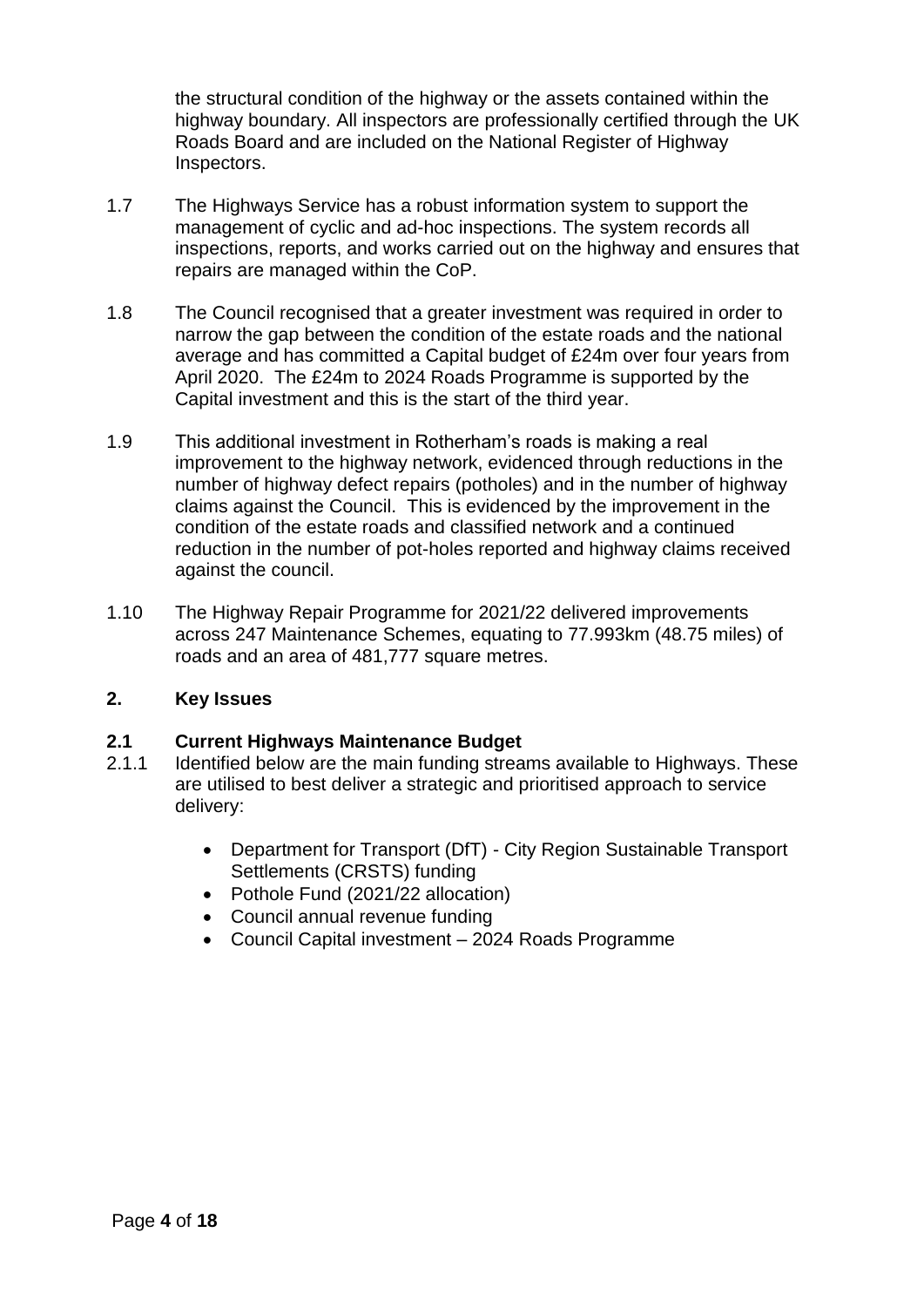# 2.1.2 **Table 2.1.1a - Summary of DfT highways funding (2019/20 to 2022/23)**

| <b>Financial</b><br>Year | <b>DfT CRSTS</b><br>fund | <b>DfT LTP</b><br><b>Highway</b><br><b>Maintenance</b><br><b>Allocation</b> | <b>DfT</b><br><b>Pothole</b><br>and<br><b>Challenge</b><br>fund | <b>TOTAL</b> |
|--------------------------|--------------------------|-----------------------------------------------------------------------------|-----------------------------------------------------------------|--------------|
| 2019/20                  |                          | £3.0m                                                                       | £0.2m                                                           | £3.8m        |
| 2020/21                  |                          | £3.0m                                                                       | £3.8m                                                           | £6.8m        |
| 2021/22                  |                          | £2.1m                                                                       | £2.1m                                                           | £4.2m        |
| 2022/23                  | £3.4m                    |                                                                             | £0.6m<br>(estimated)                                            | £4.0m        |

The total budget allocated for Highway works in 2022/2023 is detailed below and totals £10.9m, subject to final confirmation of the £0.6m DfT Pothole and Challenge funding which is likely to be carried over from 2021/22. At present the £0.6m is an estimated figure and subject to confirmation of the final 2021/22 financial out-turn. It is proposed that any slippage in the capital pothole fund for 2021/22 be carried forward to 2022/23 in line with Capital Year end processes.

## **Table: 2.1.1b Highways Funding 2022/2023**

| <b>DfT</b><br><b>City Region</b><br><b>Sustainable</b><br><b>Transport</b><br><b>Settlements</b> | <b>DfT</b><br><b>Pothole and</b><br><b>Challenge</b><br><b>Fund</b><br><b>Remaining</b> | <b>RMBC</b><br><b>Capital 2024</b><br><b>Roads</b><br><b>Programme</b> | <b>RMBC</b><br><b>Capital</b><br><b>Carriageway</b><br><b>Schemes</b> | <b>RMBC</b><br><b>Revenue</b> | <b>TOTAL</b> |
|--------------------------------------------------------------------------------------------------|-----------------------------------------------------------------------------------------|------------------------------------------------------------------------|-----------------------------------------------------------------------|-------------------------------|--------------|
| £3.4m                                                                                            | £0.6m                                                                                   | £6.0m                                                                  | £0.2m                                                                 | £0.7 <sub>m</sub>             | £10.9m       |

### **2.2 Works Prioritisation and Indicative Works Programme**

- 2.2.1 The roads and footways included in the Indicative Highway Works Programme 2022/23 (Appendix 1) are determined by a scoring matrix, detailed in the Highway Asset Management Plan (HAMP).
- 2.2.2 The aim of this process is to prioritise sections of the highway for inclusion in the works programme that provide value for money, by repairing as much of the road network as possible, whilst taking a number of factors into consideration, as listed below.
- 2.2.3 The criteria include:
	- The condition of the road(s)
	- Ward Member and Parish/Town Council priorities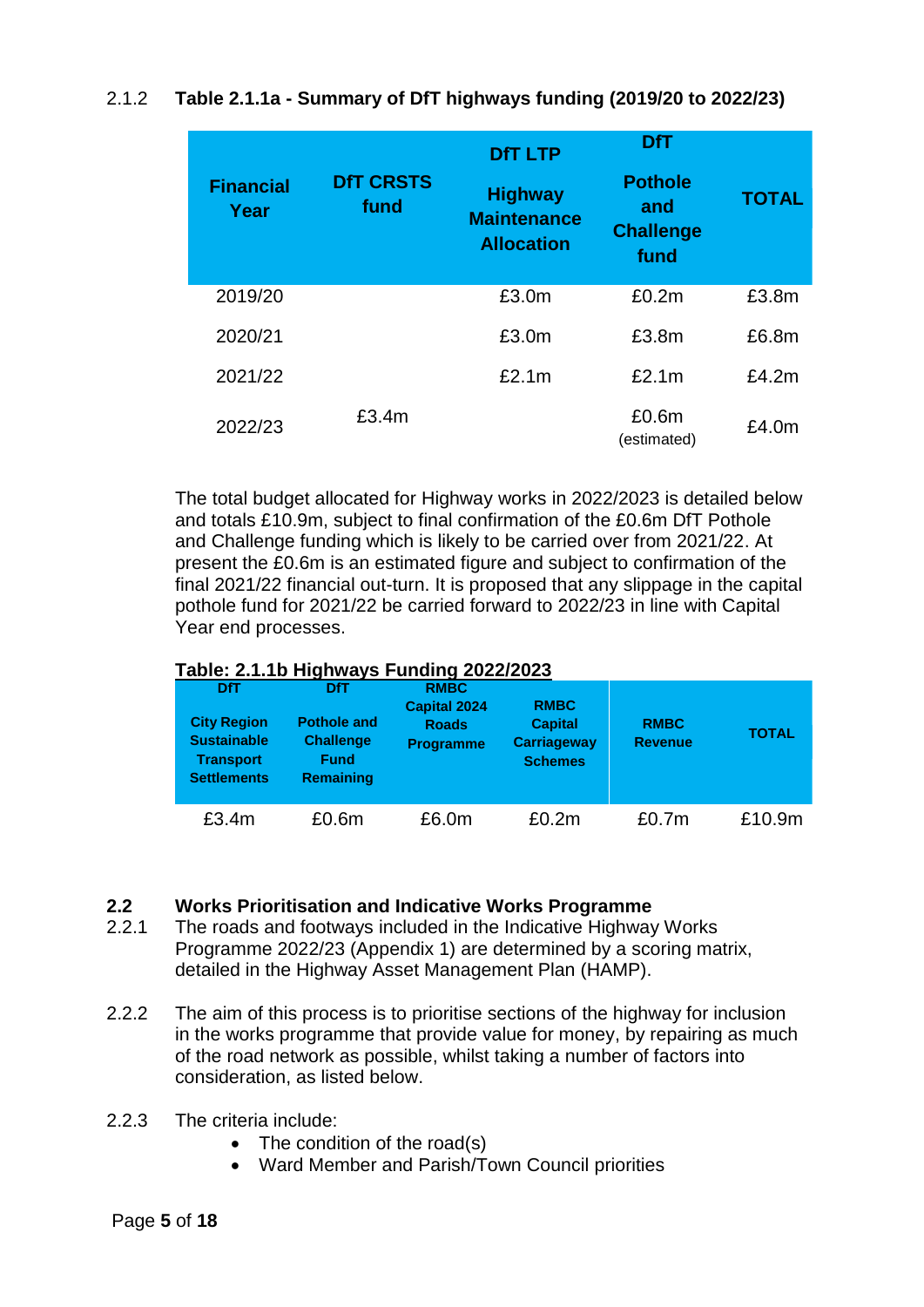- The number of complaints received
- The number of actionable defects (Potholes) identified
- Input from highway inspections
- The overall condition of the Ward's highways
- 2.2.4 The Indicative Highway Works Programme is formulated using the above adopted criteria. Once established, the proposed works locations are indicative as they could be affected by a number of factors including:
	- **Engineering difficulties**
	- Changes to funding levels
	- Opportunities to coordinate with other Council Projects
	- Unforeseeable essential statutory undertaker works
	- The weather
- 2.2.5 Regular officer implementation meetings are held to coordinate works across the network and to keep any changes to the works programme to a minimum.

### 2.2.6 **Table: 2.2.6 Allocation of Budgets Across the Highway Network in 2022/23**

| Road Type                | Value       |
|--------------------------|-------------|
| А                        | £1,300,000  |
| <b>B&amp;C</b>           | £2,000,000  |
| Unclassified             | £6,000,000  |
| Footways                 | £800,000    |
| <b>Footway Crossings</b> | £100,000    |
| Revenue                  | £750,000    |
| <b>TOTAL</b>             | £10,950,000 |

The proposed indicative highway repair programme includes roads that are suggested by local Councillors. It is intended to include at least one road per Councillor in the published programme. It is the Council's intention to repair 193 roads, approximately 54.7km (34.1 miles) covering an area of (360,000sqm).

- 2.2.7 The indicative Highway Works Programme includes a schedule of works to improve the accessibility of the footway network. These measures provide people with visual impairments, wheelchair users and others with improved access to the network. The existing footways on the planned list will be adapted with new dropped kerb lines and blister/tactile paving to assist access and promote safer locations to crossroads and access to footways. Thirty-four pairs of crossings will be delivered across the network in locations requested by residents, local Councillors and interested groups.
- 2.2.8 The indicative Highway Works Programme comprises a substantial investment in the condition of footways. The programme includes footway repair and the delivery of a surface treatment to large sections of the footway network. The Council is investing over £800,000 in the footway resurfacing and micro asphalt footway programme, and £100,000 in the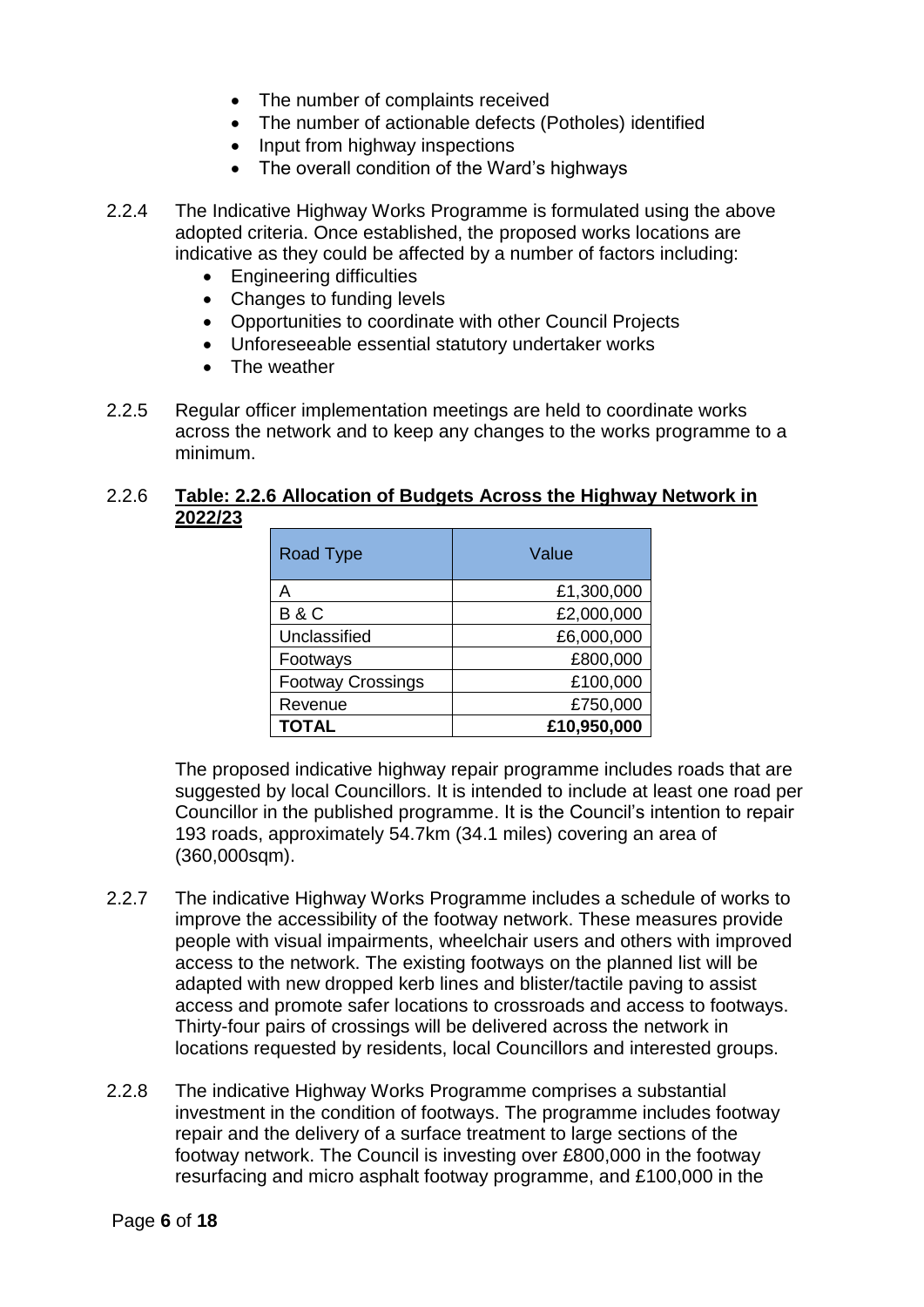footway crossing programme in 2022/23.Proposed Footway Resurfacing will take place in:

- Wales
- Thurcroft
- Woodsetts
- Maltby

Proposed Footway Micro-asphalt repairs will take place in:

- Todwick
- North Anston
- Bramley
- Kilnhurst
- Herringthorpe

The locations have been chosen that are suitable for this type of treatment, and to allow delivery across a defined estate to maximise the coverage using this method. The service aims to deliver a good geographical spread of work across the Borough each year.

# **2.3 Service Performance**

- 2.3.1 On a quarterly basis Highway Services publishes a suite of performance indicators on the Council website. These indicators cover all aspects of service provision including:
	- Condition of the Highway Network
	- Pothole Repair Times
	- Quality of Pothole Repairs
	- Highway Safety Inspections
	- Making safe dangerous overhanging trees on highway land
	- Customer Questionnaire Results

Make safe missing cover e.g. public and private sewers, gas, water, or BT apparatus.

# **2.4 Condition of the Road Network**

2.4.1 Based on the latest information available from the Department for Transport national data set (2020/21), the table below shows the condition of Rotherham's road network compared to the national average (lower is better) at March 2022.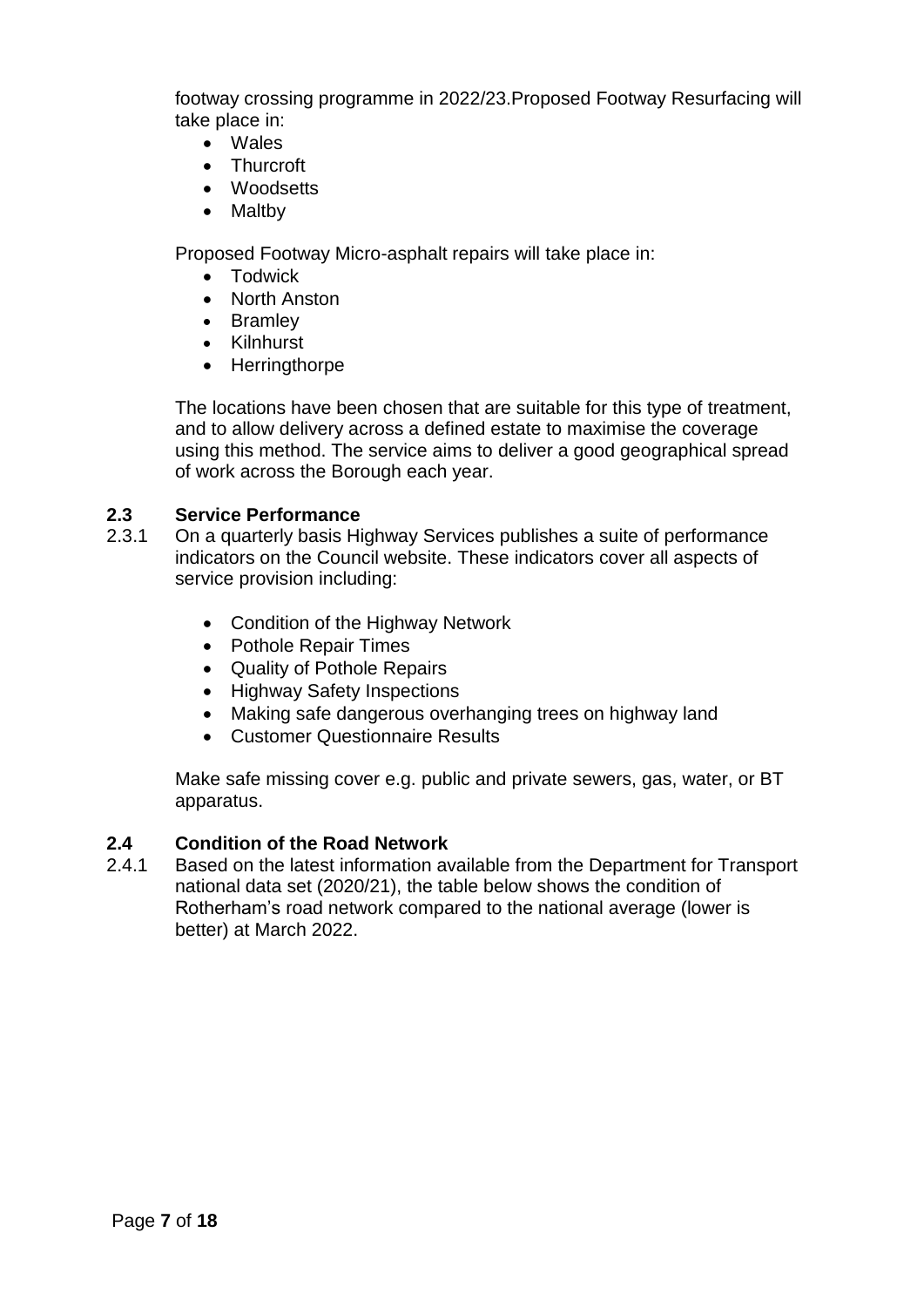The table below shows that the condition of Rotherham's unclassified network (as of 10/02/22) is better than the national average, which is 17%.

| Year             | 2015/16 |           |    | 2016/17 |           | 2017/18 |                | 2018/19   |                 |               | 2019/20 |                 |               | 2020/21     |    |   | 2021/22<br>(as at<br>10/02/22) |    |     |     |    |
|------------------|---------|-----------|----|---------|-----------|---------|----------------|-----------|-----------------|---------------|---------|-----------------|---------------|-------------|----|---|--------------------------------|----|-----|-----|----|
| <b>Road Type</b> | A       | <b>BC</b> | U  | A       | <b>BC</b> | U       | A              | <b>BC</b> | ាប              | A             | BC      | <b>U</b>        | A             | <b>BCIU</b> |    | А | <b>BC</b>                      |    | А   | BC. |    |
| <b>RMBC</b> (%)  | 3       | 6         | 24 | 3       | 7         | 23      | $\overline{2}$ | 5         | 23              | 2             | 4       | 23              | $\mathcal{P}$ | 3           | 22 | 2 | 2                              | 19 | 2   | 3   | 16 |
| National (%)     | 3       | 6         | 17 | 3       | 6         | 17      | 3              | 6         | 17 <sub>1</sub> | $\mathcal{P}$ | 6       | 17 <sub>1</sub> | 4             | 6           | 17 | 4 | 6                              | 17 | n/a | n/a | 17 |

**Table 2.4.1 Condition of Rotherham's Roads**

\* U - Unclassified Road Network (Estate type roads)

- 2.4.1 The current level of Council investment in the highway network has achieved a better than national average standard for the classified network (A, B and C class roads).
- 2.4.2 The additional investment in maintenance for unclassified roads, in conjunction with DfT funding, has seen the level of deterioration on the unclassified network reduce and improved to 16.02%. The condition of unclassified roads has improved by the continued investment of £24m capital funding and is now substantially better than the national average, which is 17%.

# **2.5 Urgent Defects (Pothole Repairs)**

2.5.1 The table below identifies a significant reduction in the number of actionable defects required to be repaired across the network i.e. from 34,000 in 2014/15 to 19,417 in 2020/21. So far this year only 13,658 potholes have required repair, indicating a significant reduction in the number of reported potholes in 2021/22.



# **Table 2.5.1 Pothole Repairs**

**<sup>\*</sup>Pothole repairs 2021/22 to date (10/02/22)**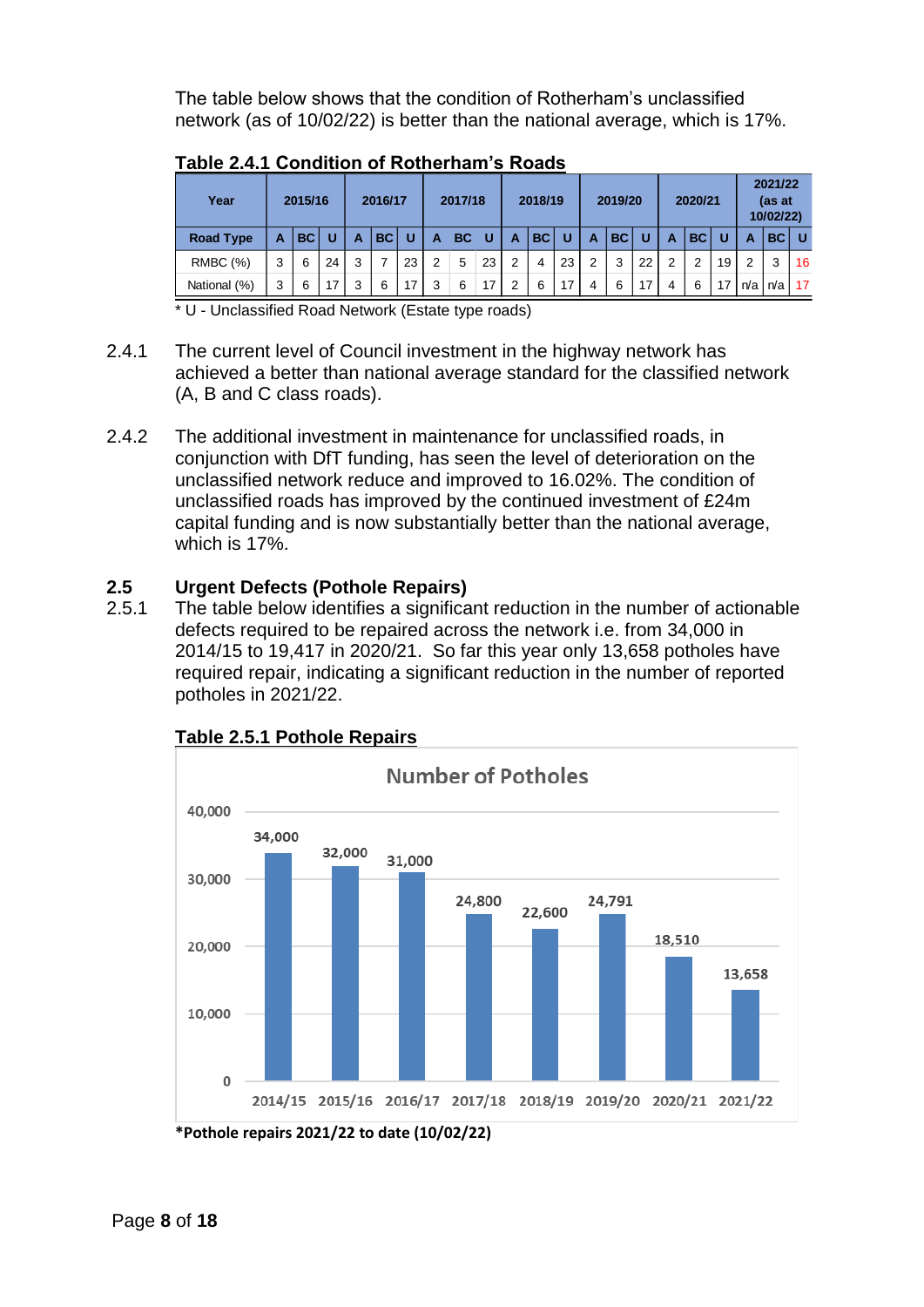2.5.2 Roads with a high number of potholes are considered in the works prioritisation process, for inclusion in the Indicative Highway Works Programme for resurfacing and, as a consequence, the number of potholes requiring repair has reduced significantly. It should also be noted that a prolonged cold winter and or flooding can and does impact on the condition of the highway network; in particular causing the number of potholes to increase through freeze/thaw action. This in turn can lead to an increase the number of claims received.

# **2.6 Highway Claims**

- 2.6.1 The management and maintenance of the highway network is in accordance with the Councils "Code of Practice for Highway Inspection and Assessment" (CoP), which sets out the criteria used to develop the Council's planned and reactive maintenance works on the highway within agreed timeframes. The CoP has been developed with reference to national guidance documents ("Well managed Highway Infrastructure (October 2016)") and "Highway Infrastructure Asset Management Guidance Document (May 2013)") and takes account of advice from the Council's insurers and legal advisors.
- 2.6.2 Highways, Roads & Carriageways include the potential for tripping claim liability through defects on the highway. The Council's success in complying with the requirements set out in Section 58 of the Highways Act means that we currently repudiate 94% of all Highways insurance claims. We have achieved similar results over the past several years and are recognised within the insurance industry as one of the best performing authorities in the country in this regard.
- 2.6.3 Between 2011 and 2015 the Council received a monthly average of 30 claims for alleged damage to vehicles and personal injury claims. The improvement to the highway network has now seen a substantial reduction to 15 claims per month in 2021.
- 2.6.4 In 2015/2016 the Council paid £636,534 in claims relating to highway defects, however this has reduced over time and, in 2020/2021 the Council paid out only £11,565. Claims considered in County Court often take a number of years to be processed, but the Council continues to repudiate over 90% of claims made.

| Highways Liability PL Claims Performance 2014/15 to 2021/22 |               |                                |  |  |  |  |  |  |  |
|-------------------------------------------------------------|---------------|--------------------------------|--|--|--|--|--|--|--|
| <b>Incident Year</b>                                        | <b>Claims</b> | <b>Total Paid (inc. costs)</b> |  |  |  |  |  |  |  |
|                                                             | Rec'd         |                                |  |  |  |  |  |  |  |
| 2014/15                                                     | 277           | £141,438                       |  |  |  |  |  |  |  |
| 2015/16                                                     | 262           | £636,534                       |  |  |  |  |  |  |  |
| 2016/17                                                     | 121           | £56,367                        |  |  |  |  |  |  |  |
| 2017/18                                                     | 196           | £62,574                        |  |  |  |  |  |  |  |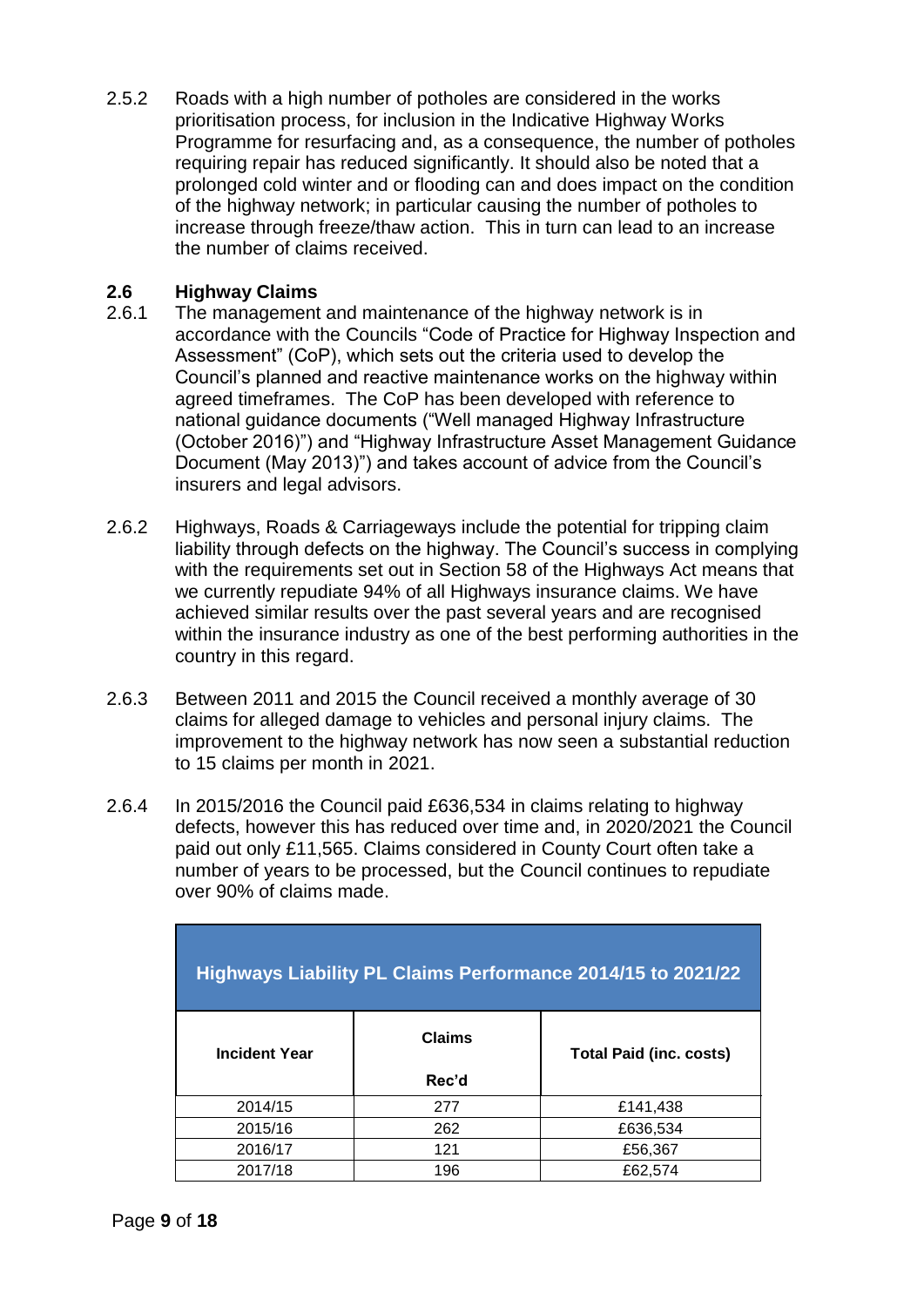| <b>Incident Year</b> | <b>Claims</b> | <b>Total Paid (inc. costs)</b> |
|----------------------|---------------|--------------------------------|
|                      | Rec'd         |                                |
| 2018/19              | 204           | £50,701                        |
| 2019/20              | 295           | £20,957                        |
| 2020/21              | 124           | £11,565                        |
| 2021/22              | 78            | £80                            |

# **2.7 Customer Feedback – Complaints/Compliments/Questionnaires**

- 2.7.1 Highway Services receives a number of complaints and reports throughout the year from residents, businesses and visitors relating to the highway network. The Highways team provide a written reply to all customers where appropriate.
- 2.7.2 Figure 2.7.2 below identifies the number of complaints received and the number of complaints that were upheld. The table also shows how many compliments the Service has received. These are recorded and monitored by the Council's Complaints Team. The information provides a good indication of how the delivery of Highway Services is perceived by residents in Rotherham.



**Figure 2.7.2 - Highways Customer Complaints and Compliments**

2.7.3 The Highway Service has consistently received a large number of compliments in comparison to complaints. Of particular note is the very small number of upheld complaints. The Council has experienced a reduction in the number of compliments received during the Covid-19 pandemic. The number of compliments received directly by Highways since March 2020 also reflects this trend.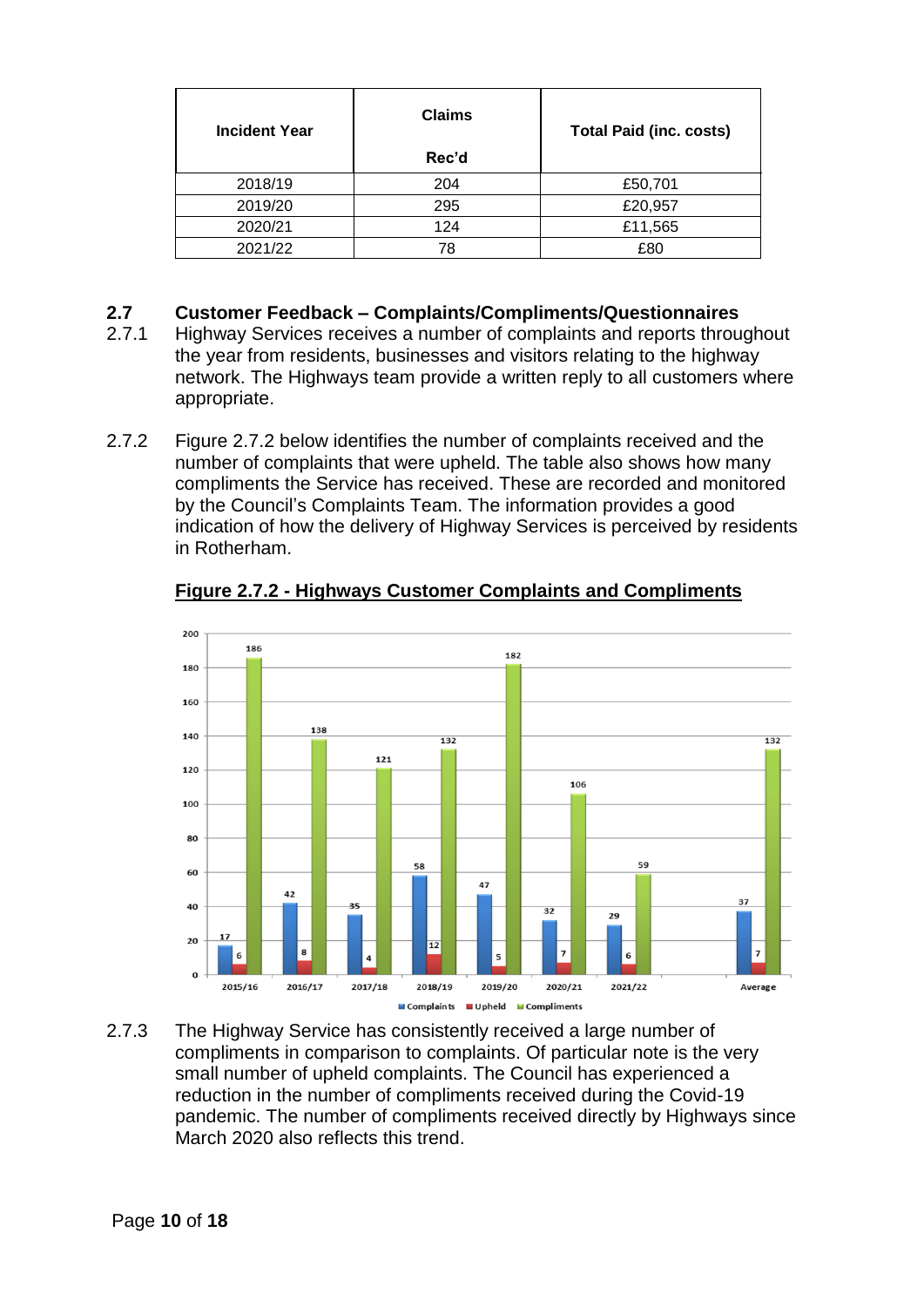- 2.7.4 In addition to the monitoring of complaints and compliments, postconstruction surveys are delivered to properties affected by highway repair works. The questionnaire asks residents, who have been directly affected by the delivery of a highway scheme, their opinion on all aspects of the work.
- 2.7.5 The questionnaire includes a range of questions.
	- How well residents and businesses were informed about the works before they started
	- Did the works start on time?
	- Quality of the Works
	- Was the site left clean and tidy?
	- Professionalism of staff carrying out the works.
- 2.7.6 The survey results for 2021/22 show very high satisfaction with service performance. All eleven questions included in the post-construction survey have achieved an average satisfaction score of 94%.
- 2.7.7 The Highway Service participates in the National Highways and Transportation Annual Survey, where Rotherham residents are asked their views on satisfaction with the condition of the roads and footways in Rotherham. The information from this survey indicates that residents remain dissatisfied with the general condition of Rotherham's Roads.
- 2.7.8 Although customer satisfaction with the general condition of Rotherham's roads is low, the actual condition of Rotherham's main roads (A, B and C's) which carry around 80% of the traffic is better than the national average.
- 2.7.9 To try and address satisfaction levels and raise the profile of the works being carried out, the service engages with residents and visitors through a number of initiatives:
	- To raise the profile of the works being carried out by the Council, large on-site signage is attached to streetlights during the works, advertising the Rotherham 2024 Roads Programme.
	- The Council's Corporate Communication Team also promote highway works with social media updates, press releases and through the Council.

## **2.8 Communications and Engagement**

- 2.8.1 Communications and engagement with residents and Elected Members are vitally important to ensure the Highway Services are operating in an efficient, effective, and accountable way.
- 2.8.2 Highway Services have an approved Communication Strategy, which is published on the website (see background papers above) providing guidance on how the Service communicates and engages with key stakeholders on managing highway assets and decision-making process.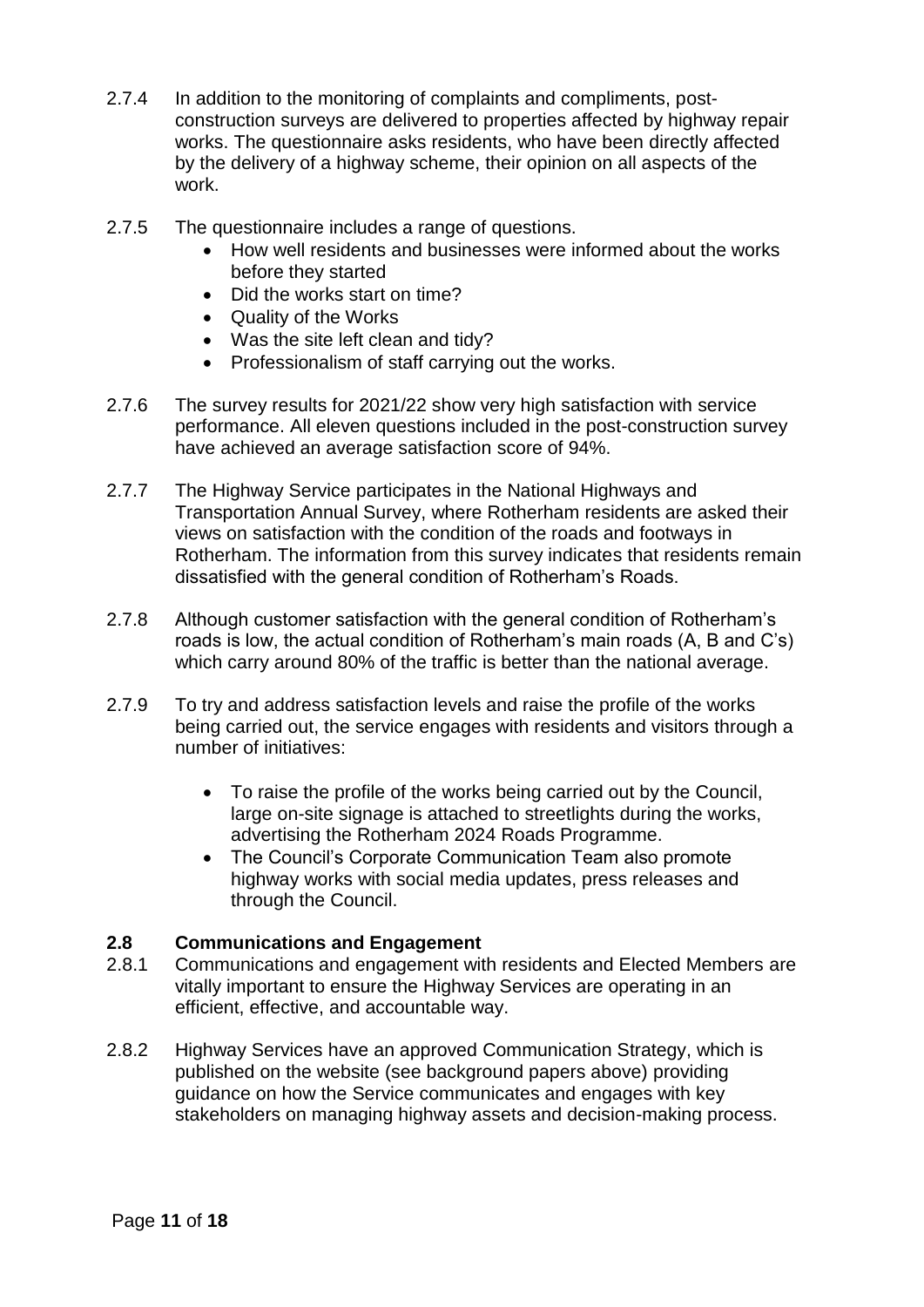- 2.8.3 In addition, one of the key elements of highway asset management is ensuring a holistic approach to the delivery of services, promoting integration of processes, information, and systems. This is supported by cross service weekly meetings to review programming of works to ensure effective delivery.
- 2.8.4 Good communication with stakeholders is an essential part of the process for the delivery of highway works:
	- Proposed works details are shared with appropriate managers within the Council
	- Letters are delivered to all residents and businesses fronting the works prior to scheme design completion. The letter informs them of start dates, contact details and a request to undertake a satisfaction survey on completion of the works
	- Ward Members are consulted when the proposed designs are circulated to the residents and their feedback is considered in the final design
	- Other stakeholders such as South Yorkshire Passenger Transport Executive and bus operators are consulted during the design process to minimise disruption to bus services
	- Prior to the start of a road or footway repair, pre-start signage is positioned on the roadside, providing road users with information relating to details of the highway works. The signage will confirm the proposed start date and detail any if traffic lights or road closures will be used to deliver the works.
	- Proposed works are also posted on the One.network.org website.
- 2.8.5 In addition, any major projects that could cause disruption to road users are detailed on the Council's website for customers to access with the link to the content included on the prestart signage.
- 2.8.6 This process enables local residents, businesses, and Members to inform the scheme design and the method of delivery e.g. night-time or weekend working to minimise disruption and/or inconvenience.

# **2.9 Elected Member Engagement**

- 2.9.1 Highway Services delivers a seminar to all Ward Members on an annual basis. The seminar includes an explanation of the Council's Highway Management principles focussing on "Whole Lifecycle Planning" to maximise the available budget.
- 2.9.2 The seminar also provides Members with the detail of the criteria used to develop the Indicative Works Programme.
- 2.9.3 Members are then invited to provide their suggestions regarding which unclassified roads in their Wards they would like to see repaired. These suggestions are assessed for suitability and, if they meet the criteria, the suggested street is included in the Indicative Highway Repair Programme.
- 2.9.4 The seminar also provides Ward Members with a review of the works delivered in the previous 12 months.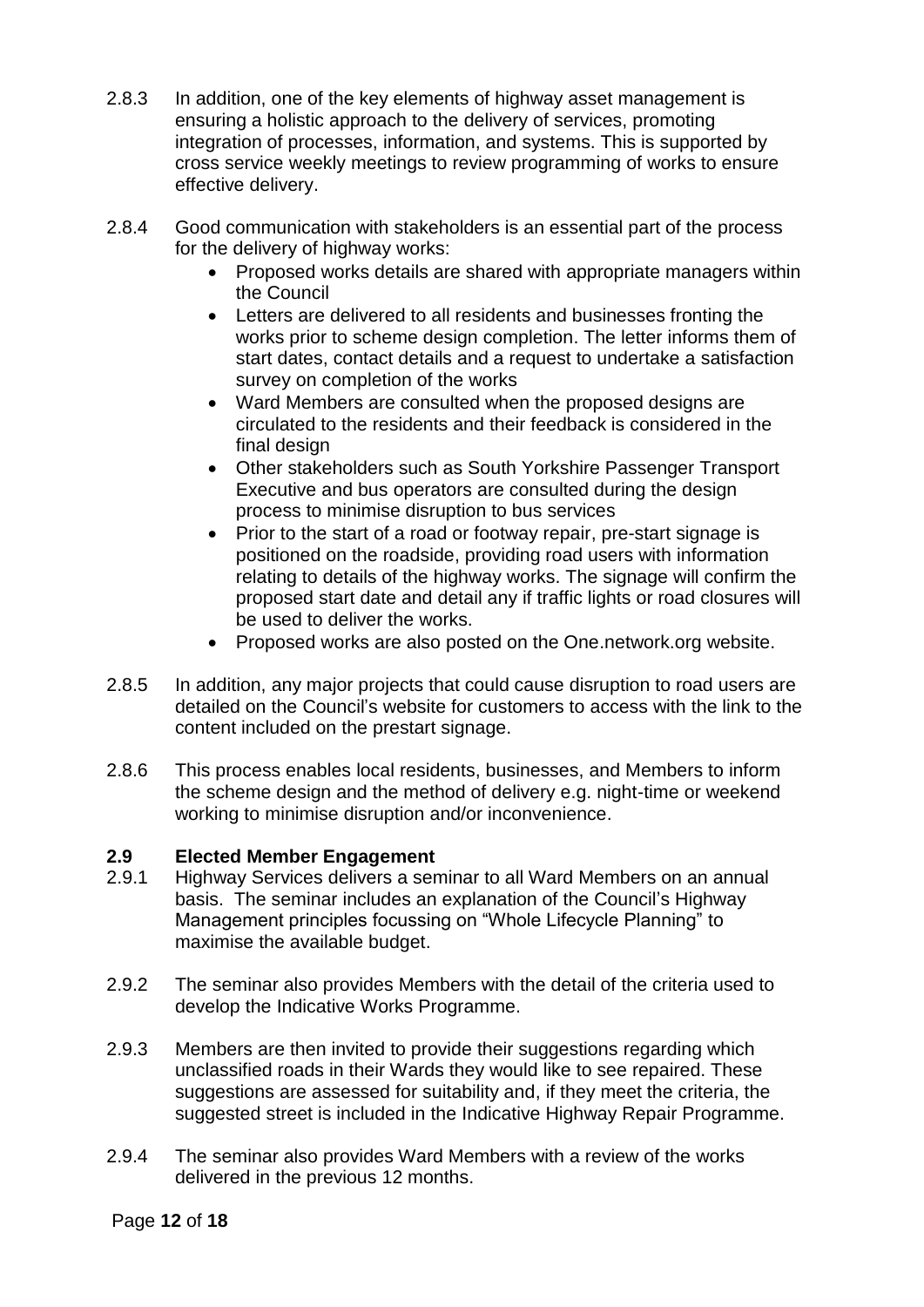- 2.9.5 The Members seminar also gives an opportunity for Highway Services to provide information on customer feedback and discuss any key issues for the next 12 months.
- 2.9.6 A report on Highway Inspection and Maintenance Performance was presented to the Improving Places Select Committee on the 22 March 2022. The report provided a 12 month progress update on the following performance areas:
	- Highway Condition
	- Safety Highway Inspections
	- Highway Defect Repairs
	- Residents Satisfaction Survey Results
	- Highway Service Performance Indicators
	- Customer Complaints and Compliments
	- Pothole Numbers
	- Highways Liability and Claims Performance
- 2.9.7 The Improving Places Select Committee noted the report and recommended the following items, all of which have been actioned:
	- That Ward Members and Neighbourhood Teams be informed of the Highway Inspector contact for their area.
	- That the proposed work programme of Multihog rotation within the Wards be circulated to Members.
	- That the service note the strong support for continuing the practice of including Councillors' suggested roads in the Highway Repair Programme. This is noted and agreed.

## **3. Options considered and recommended proposal**

- 3.1 The consequence of a poorly maintained highway network impacts directly on all road users, has a detrimental impact on the local economy and on user's perceptions of the Borough. Poor roads mean increased vehicle operating costs, delays, and less safe roads, and as a result may influence investment decisions.
- 3.2 Highway lifecycle planning is used to develop a sustainable maintenance strategy over the life of the highway asset from construction to disposal. This provides the ability to predict the future performance of the asset for different levels of investment and assists to mitigate the risk of failure by allocating funds to where they will be most beneficial. This form of allocation moves away from a more traditional "worst first" approach and targets work programmes at those parts of the infrastructure which present the greatest risk and where timely treatment can achieve the most beneficial whole of life cost.
- 3.3 The Council could adopt a worst first approach, which would see some short-term improvements to some roads, however, this approach would see an increase over time of the number of roads that deteriorate to a very poor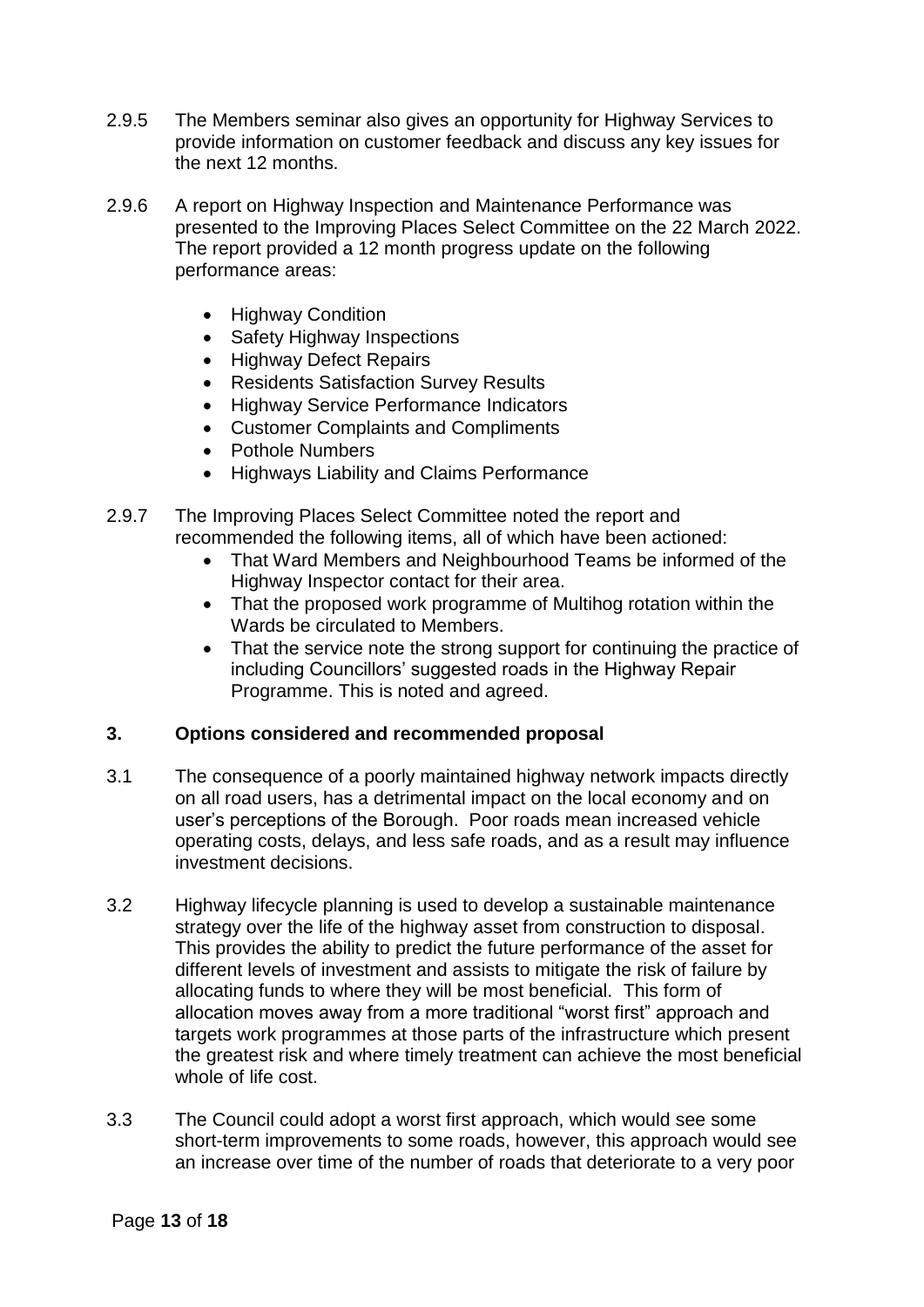condition. This would likely lead to an increase in the number of highway claims and customer complaints the Council receives.

- 3.4 Through improving capture and analysis of information about the maintenance of the highway assets, services can be delivered more efficiently. Highway budgets can be focused on preventing deterioration and in so doing ensure that the maximum benefit is derived from available resources.
- 3.5 The Council's unclassified road network had deteriorated below national average prior to the capital investment. The 2020 roads programme provided £10m investment over 3 years which arrested the deterioration. The £24m to 2024 roads programme is now providing the required improvement in estate roads to a condition that is better than the national average. If future funding is not made available to sustain this improvement the condition of our unclassified network will return to the unsatisfactory level prior to capital investment within 2 years.

## **4. Consultation on proposal**

4.1 Highway Services have developed an effective Communication Strategy which is adhered to from the drafting of the programme of works though to implementation of the schemes, as detailed above.

### **5. Timetable and Accountability for Implementing this Decision**

5.1 The Head of Highways and Flood Risk is accountable for the development of the Highway Policy, Strategy and Plan and for ensuring the delivery of the indicative Highway Works Programme 2022/23. The Highway Asset Engineer leads the operational coordination of actions to deliver the indicative Highway Works Programme 2022/23.

### **6. Financial and Procurement Advice and Implications**

- 6.1 Section 2.1.1 provides information on the 2022/2023 capital and revenue funding for Highways. 2022/2023 is the third year of the four-year capital £24m investment in the unclassified road network, the 24m to 2024 roads programme.
- 6.3 There are no direct procurement implications associated with this report. However, the Service must ensure that all goods, works, and services required to maintain the Highway are procured in line with the Public Contract Regulations 2015 (as amended) and the Council's own Financial and Procurement Procedure Rules.

## **7. Legal Advice and Implications**

7.1 The Council is under a statutory duty to maintain its highways pursuant to Section 41 of the Highways Act 1980. The way in which the Council complies with this duty is set out in the body of the report and is in compliance with relevant Legislation, Guidance and Codes of Practice.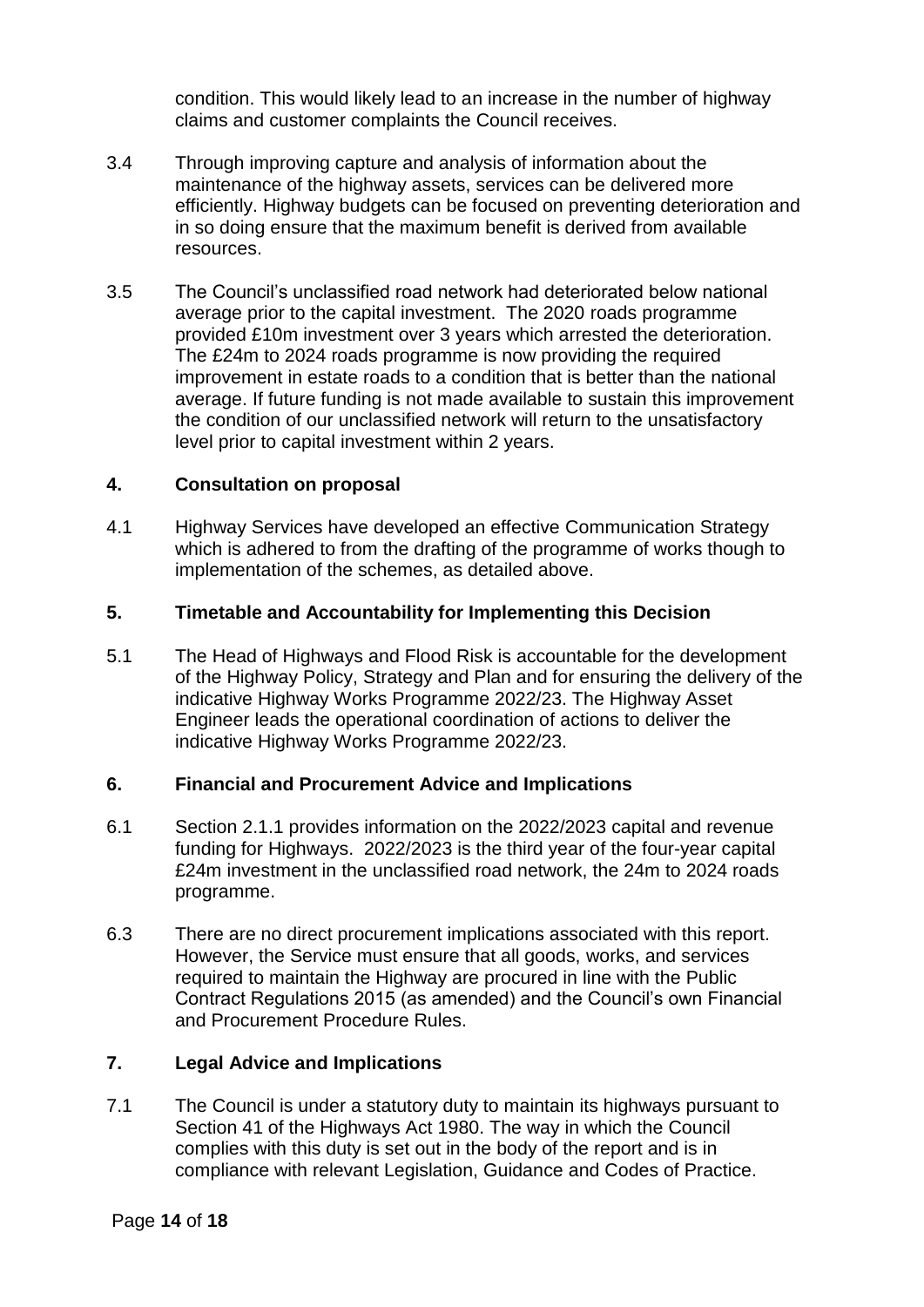## **8. Human Resources Advice and Implications**

8.1 There are no HR implications arising from this report.

# **9. Implications for Children and Young People and Vulnerable Adults**

- 9.1 The highway network is available for all residents, businesses, and visitors to the Borough. The Council makes positive changes to the highway network to provide any disadvantaged groups with equal opportunity to access aspects of the network. The indicative Highway Works Programme includes a substantial schedule of works to improve access to the footway network. These measures provide visually impaired and wheelchairs user's equal access to the network.
- 9.2 Residents, businesses, local Councillors, and relevant stakeholders are consulted prior to the delivery of schemes detailed in the indicative Highway Works Programme. All queries relating to access to properties or businesses are considered in the provision of the works. All additional requirements required to meet any specific needs of a group or individuals during the delivery of our works are accommodated, where possible, to encourage the continued access to the highway network.
- 9.3 Where possible, the delivery of works that affect access to schools or places of worship are scheduled at a time to minimise disruption to all user groups. Often works near to or affecting access to a school are carried out during the summer school holidays or at nights.

## **10. Equalities and Human Rights Advice and Implications**

- 10.1 A full Equality Impact Analysis has been undertaken and can be found at Appendix 2.
- 10.2 The highway network is available for all residents, businesses, and visitors to the Borough. The Council makes positive changes to the highway network to provide any disadvantaged groups with equal opportunity to access all aspects of the network. The indicative Highway Works Programme includes a substantial schedule of works to improve access to the footway network. These measures provide visually impaired and wheelchairs user's equal access to the network.
- 10.3 Residents, businesses, local Councillors, and relevant stakeholders are consulted prior to the delivery of schemes detailed in the indicative Highway Works Programme. All queries relating to access to properties or businesses are consider in the provision of the works. All additional requirements required to meet any specific needs of a group or individual during the delivery of our works will be accommodated to encourage the continue access to the highway network.
- 10.4 The delivery of works that affect access to schools or places of worship are scheduled at a time to minimise disruption to all user groups. Often works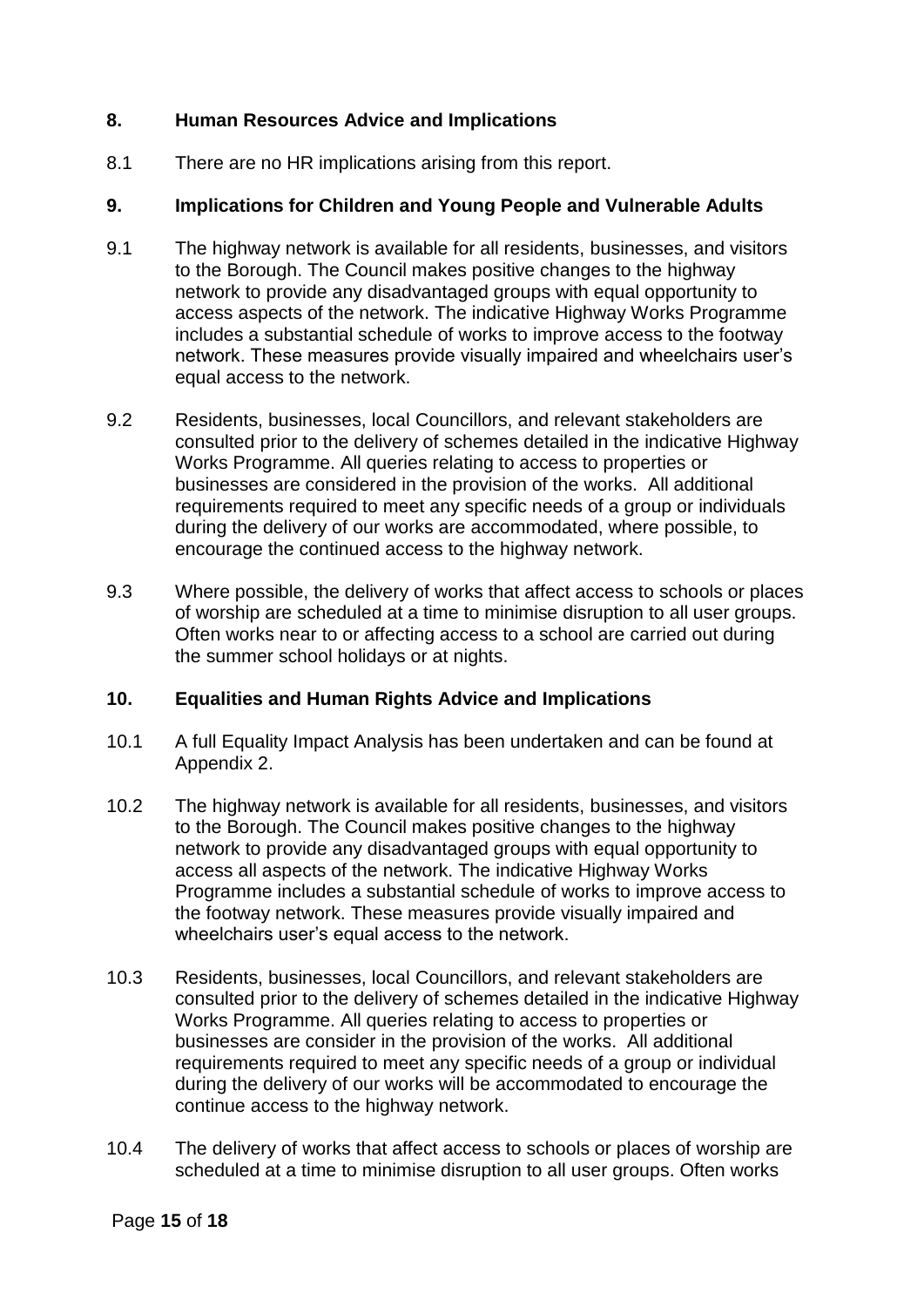near to or affecting access to a school are carried out during the summer school holidays or at nights.

- 10.5 The Highways Communication Strategy details how the Council will liaise with the various media outlets and social media portals, including the Council website, to make the wider community aware of the proposed works, provide a method for interested parties to influence works and allow regular updates during the progress of the schemes.
- 10.6 The Communication Strategy includes the action to hand deliver a note to all properties affected by the proposed works in the week prior to the commencement. The note contains the details and contact information for the onsite works supervisor.
- 10.7 The onsite works supervisor is available to answer queries relating to the delivery of the scheme and also any access issues. The supervisor will make arrangements during the construction of our works to allow vehicle access for ambulances / taxis to allow residents to keep hospital appointments etc. or special requirements relating to weddings, funerals, or other exceptional occurrences.
- 10.8 Good highway asset management enables the most efficient use of resources and minimises the disruption to all road users of the highway.

## **11. Implications for CO2 Emissions and Climate Change**

11.1 A Carbon Impact Assessment has been undertaken and can be found at Appendix 3. Whilst the resurfacing of roads has a significant carbon impact the Council continues to work with its suppliers to identify materials and methods that reduce the carbon impact of the activity. For example, the Council is working with Steelphalt to trial what is believed to be the World's first Carbon Negative tarmac with asphalt incorporating a natural binder that can part replace fossil based bitumen.

## **12. Implications for Partners**

- 12.1 Key stake holders will be able to contribute to this process through various forums and methods, particularly disabled users and representatives, cycling, walking and horse riding groups, South Yorkshire Police, and passenger transport groups including the local bus companies. Close working with the Transport Infrastructure Team will ensure a co-ordinated programme of replacement and investment that minimises whole life costs and maximises value for money.
- 12.2 Consultation on potential changes to the highway is an important part of communication with customers to ensure service users' needs are reflected in changes made to the highway network. The prioritisation methodologies demonstrated in the decision-making process include elements of customer priorities.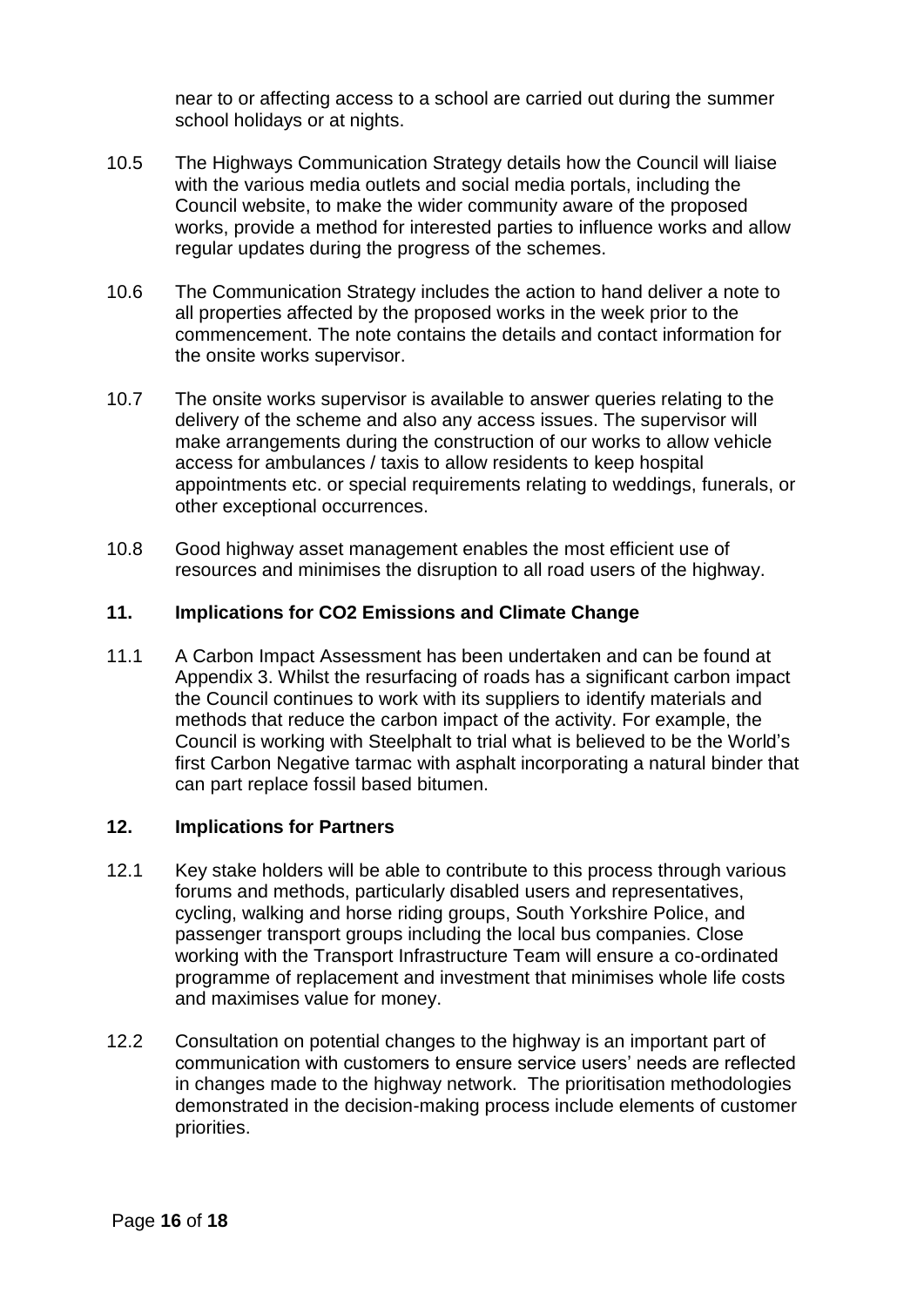- 12.3 For major highway schemes, full consultation exercises are carried out in advance of works starting. For routine maintenance schemes, contact is made with all residents and businesses fronting the works prior to design; informing them of start dates, contact details and a request to undertake a questionnaire on completion of the works.
- 12.4 Key stakeholders have been consulted on our approach to manage and maintain the highway network including:
	- South Yorkshire Police
	- South Yorkshire Ambulance Service
	- South Yorkshire Fire Service
	- South Yorkshire Passenger Transport Executive
	- Major Bus Operators
		- First
		- Stagecoach
	- Network Rail
	- Parish and Town Council's
	- Yorkshire Water and Severn Trent Water
	- Major Utility Companies
	- **Environment Agency**

## **13. Risks and Mitigation**

- 13.1 The highway network is the most valuable asset that the Council is responsible for with a gross replacement value of £1.598 billion.
- 13.2 The highway network is accessed by residents, businesses and visitors to the Borough and the condition of the network influences opinion of Rotherham and the confidence of businesses to invest in the Borough.
- 13.3 To prevent deterioration in the condition of the highway network, continued investment is required in Rotherham's roads. If the condition of the roads deteriorates, funding would be required to be targeted at responsive repairs (potholes) to keep road users safe rather than the wider, programmed and more cost-effective works.
- 13.4 The risk from a deterioration of the network is the potential for an increase in the number of customer complaints, accidents, and highway claims that the Council receives. This could damage the Council's reputation and see an increase in the payments made to injured parties.

## **14. Accountable Officers**

Richard Jackson, Head of Highways and Flood Risk

|                                                                                  | <b>Named Officer</b> | <b>Date</b> |
|----------------------------------------------------------------------------------|----------------------|-------------|
| <b>Chief Executive</b>                                                           | <b>Sharon Kemp</b>   | 28/04/22    |
| Strategic Director of Finance &<br><b>Customer Services</b><br>$(S.151$ Officer) | <b>Judith Badger</b> | 26/04/22    |

Approvals obtained on behalf of Statutory Officers: -